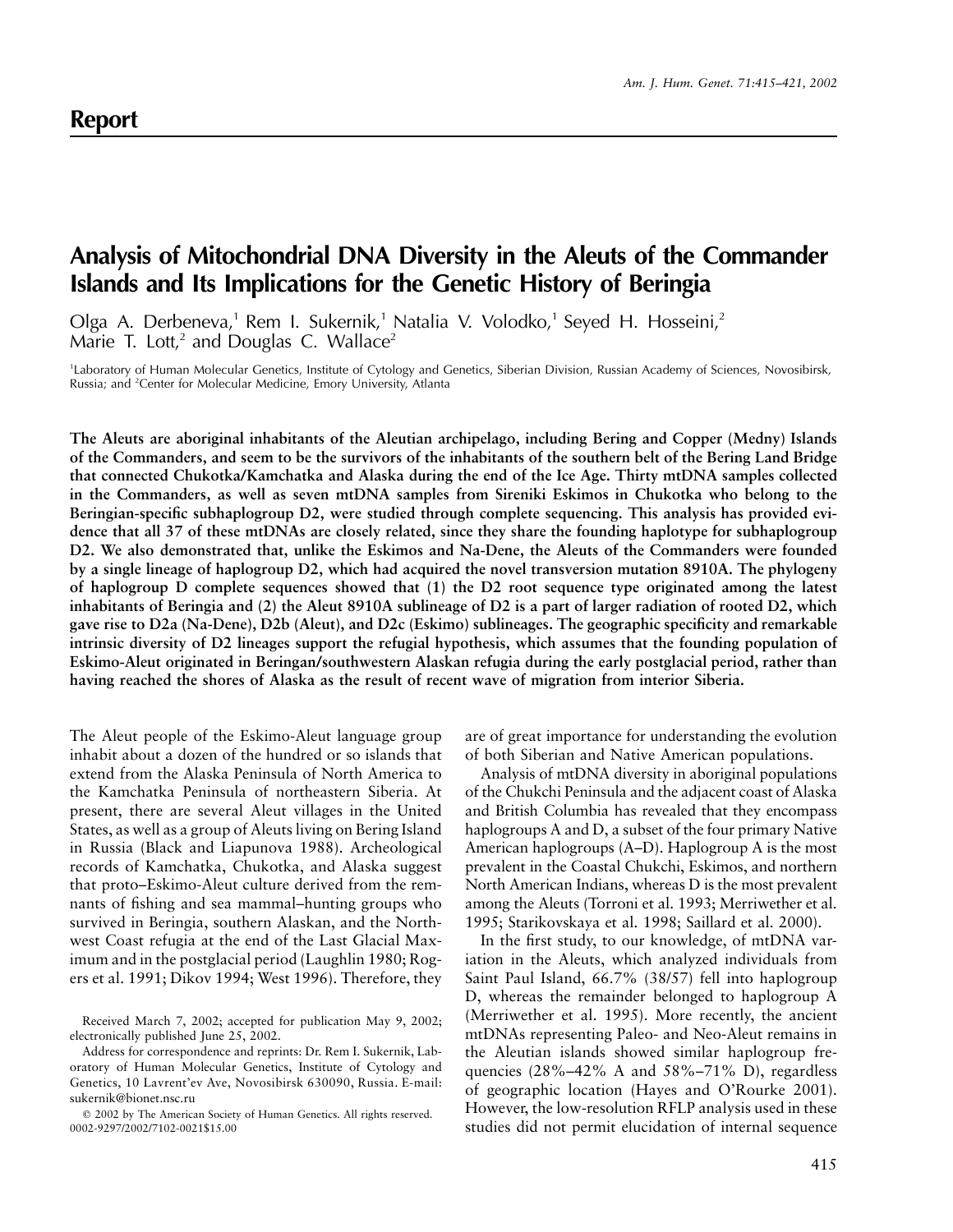variation in the Aleut haplogroup D lineages, thus making it impossible to elucidate the specific relationships with the sublineages of haplogroup A and D defined in the Chukchi and Eskimos (Starikovskaya et al. 1998; Saillard et al. 2000). To address the question of the origin of the Eskimo-Aleut linguistic group of Beringia, we have surveyed the mtDNA variation in the remaining Aleuts of the Commander Islands.

The Commanders are two islands off the coast of Kamchatka, the inhabitants of which encompass the descendants of the two main dialect groups of the Aleutian native population (Jochelson 1933; Lyapunova 1975). The Aleutian archipelago, including Bering and Copper (Medny) Islands of the Commanders, was discovered by the Bering-Chirikov expedition in 1741 (fig. 1). Subsequent contact with Russians, the first Europeans to visit the Aleutian Islands and Alaska, led to a precipitous decline in the size of the native population. Prior to contact, the Aleut population was estimated to be 8,000–16,000. By 1820–1821, it had shrunk to  $\lt 1,500$ individuals (Veniaminov 1840). In 1825–1826, the Russian-American company transferred Aleut families from Attu Island, the westernmost of the Aleutian chain, as well as from Atka/Andreyanov Islands, to the Com-

manders. In 1840, to increase the number of sea otter hunters, additional settlers were brought from Saint Paul and Fox Islands, as well as from Sitka (Jochelson 1933). In 1879, 168 nonadmixed Aleuts lived on the Commander Islands, with ∼100 of these on Copper Island.

Today, the Aleut community of the Commanders numbers ∼300 individuals. Although this population has become extensively admixed with Russians, quite a few families can trace their Aleutian ancestry through the maternal side. Accordingly, we collected blood samples from individuals in the village of Nikolskoye on Bering Island (Aleutskiy district, Kamchatkan region, Russian Federation), most of whom reported Aleut ancestry on their maternal line but a few of whom were uncertain about their Aleut or Native American ancestral continuity. Approximately half of the current residents of Nikolskoye were born on Copper Island, in the village of Preobrazhenskoye, which no longer exists.

In the present study, 30 mtDNAs collected in the Commanders were subjected to complete sequencing. The procedure entailed PCR amplification of 10 overlapping mtDNA fragments that were then sequenced in both forward and reverse directions by use of BigDye Terminator chemistry (PE Applied Biosystems). Electropho-



**Figure 1** Map of the Bering Sea region, showing locations of the Commander and Aleutian Islands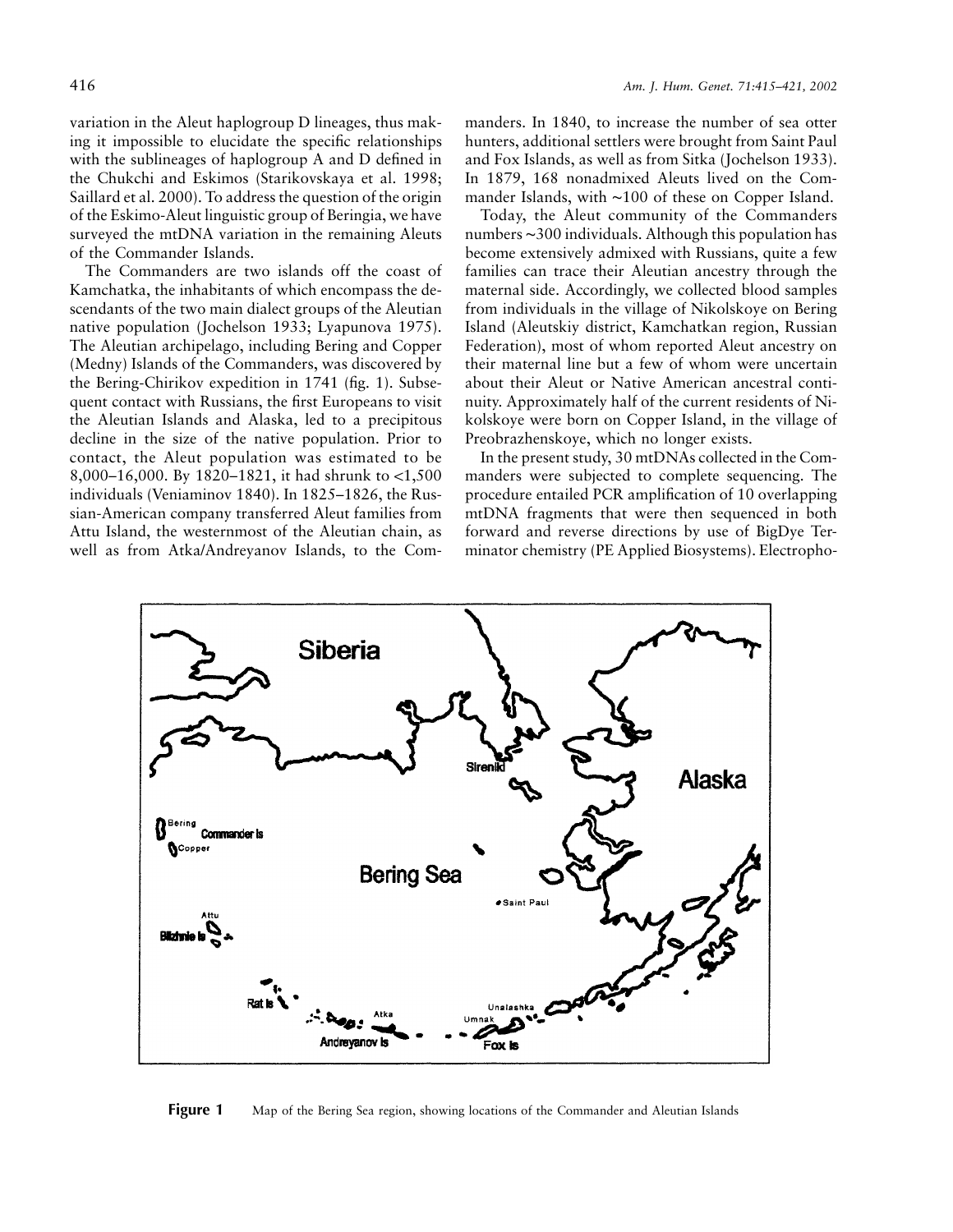|       | Aleuts   |         |         |           |         |         |         |                |                  | Eskimos             |         |                 |         |         |
|-------|----------|---------|---------|-----------|---------|---------|---------|----------------|------------------|---------------------|---------|-----------------|---------|---------|
| M     |          | D2b     |         |           |         |         |         | D <sub>2</sub> | D <sub>2</sub> a | $D2^{\text{other}}$ |         | D <sub>2c</sub> |         |         |
|       |          | П       | Ш       | <b>IV</b> | V       | VI      | VП      | VIII           | IX               | X                   | XI      | XII             | XШ      | XIV     |
|       | $(n=13)$ | $(n=4)$ | $(n=3)$ | $(n=3)$   | $(n=1)$ | $(n=1)$ | $(n=1)$ | $(n=3)$        | $(n=1)$          | $(n=1)$             | $(n=1)$ | $(n=3)$         | $(n=1)$ | $(n=1)$ |
| 73    | 3316     | 3316    | 3316    | 3316      | 3316    | 3316    | 3316    | 3316           | 3316             | 3316                | 3316    | 3316            | 3316    | 795     |
| 263   | 4883     | 4883    | 4883    | 4883      | 4883    | 4883    | 4883    | 4883           | 4883             | 4883                | 4883    | 4883            | 4883    | 3316    |
| 489   | 5178A    | 5178A   | 5178A   | 5178A     | 5178A   | 5081    | 5178A   | 5178A          | 5178A            | 4991                | 4991    | 5178A           | 5178A   | 4883    |
| 750   | 7493     | 6554    | 7493    | 7493      | 7493    | 5178A   | 7493    | 7493           | 7493             | 5178A               | 5178A   | 7493            | 7403    | 5178A   |
| 1438  | 8414     | 7493    | 8414    | 8414      | 8414    | 7493    | 8414    | 8414           | 8414             | 7493                | 7493    | 8414            | 7493    | 7493    |
| 2706  | 8703     | 8414    | 8703    | 8703      | 8460    | 8414    | 8703    | 8703           | 8703             | 8414                | 8414    | 8703            | 8414    | 8414    |
| 3010  | 8910A*   | 8639    | 8910A*  | 8910A*    | 8703    | 8703    | 8910A*  | 9536           | 9536             | 8703                | 8703    | 9536            | 8703    | 8703    |
| 4769  | 9536     | 8703    | 9536    | 9536      | 8910A*  | 8910A*  | 9536    | 11215          | 11215            | 9536                | 9536    | 9667            | 9536    | 8895    |
| 7028  | 9667     | 8910A*  | 9667    | 9667      | 9536    | 9536    | 9667    | 11959          | 11959            | 11215               | 11215   | 11215           | 9667    | 9536    |
| 8701  | 11215    | 9536    | 11215   | 11062     | 9667    | 9667    | 10695   | 14668          | 14668            | 11959               | 11959   | 11959           | 11215   | 9667    |
| 8860  | 11959    | 9667    | 11959   | 11215     | 11215   | 11215   | 11113   | 16129          | 16092            | 14668               | 14668   | 14668           | 11959   | 11215   |
| 9540  | 14668    | 11215   | 14668   | 11959     | 11959   | 11959   | 11215   | 16271          | 16129            | 16129               | 16111   | 16111           | 14668   | 11959   |
| 10398 | 16129    | 11959   | 16129   | 14668     | 14668   | 14668   | 11959   | 16362          | 16271            | 16271               | 16129   | 16129           | 16111   | 14668   |
| 10400 | 16271    | 14668   | 16271   | 16129     | 16129   | 16129   | 14668   |                | 16362            | 16362               | 16271   | 16271           | 16129   | 16111   |
| 10873 | 16362    | 16129   | 16362   | 16271     | 16271   | 16271   | 16129   |                |                  |                     | 16362   | 16362           | 16271   | 16129   |
| 11719 |          | 16271   | 16519   | 16362     | 16362   | 16362   | 16271   |                |                  |                     |         | 16366           | 16362   | 16271   |
| 12705 |          | 16311   |         |           |         |         | 16362   |                |                  |                     |         |                 | 16366   | 16294   |
| 14766 |          | 16362   |         |           |         |         |         |                |                  |                     |         |                 | 16519   | 16362   |
| 14783 |          |         |         |           |         |         |         |                |                  |                     |         |                 |         | 16366   |
| 15043 |          |         |         |           |         |         |         |                |                  |                     |         |                 |         |         |
| 15301 |          |         |         |           |         |         |         |                |                  |                     |         |                 |         |         |
| 15326 |          |         |         |           |         |         |         |                |                  |                     |         |                 |         |         |
| 16223 |          |         |         |           |         |         |         |                |                  |                     |         |                 |         |         |

**Figure 2** Lineage D2 sequence variation in Aleuts and Siberian Eskimos. "M" is macrohaplogroup M, which is shared by all of the Aleut and Eskimo mtDNA samples. Four diagnostic variants for haplogroup D mtDNAs are underlined. These were inferred through comparisons with four complete sequences (three Native Siberian and one Native American mtDNA) belonging to haplogroup D lineages other than D2, as well as with the data given by Herrnstadt et al. (2002). Asterisks (\*) indicate the Aleut-specific 8910A transversion. Only those nucleotide positions that differ from the Cambridge Reference Sequence (Andrews et al. 1999) are shown. Mutations are transitions, unless specified explicitly. The Aleuts were sampled in the Commanders, and the Eskimo sample consists of Sireniki Eskimos from the Chukchi Peninsula. Note that site 8683 AluI+, reported by Starikovskaya et al. (1998), was incorrectly mapped and, instead, is 8700 AluI+ (because of transitions at nps 8701 and 8703).

resis was performed using an ABI 3100 sequencer with 96 capillaries. Sequence analysis and comparison to the Cambridge Reference Sequence were performed by use of the program Sequencher (version 4.0.5, GeneCode). The primers used for PCR amplification and sequencing are given in online-only tables 1 and 2.

All of the 30 Commander sequences were found to contain 3316A, 16129A, and 16271C, thus indicating relevance to subhaplogroup D2, as classified by Forster et al. (1996) and, more recently, by Saillard et al. (2000), using the RFLP and hypervariable segment I (HVS-I) data of Starikovskaya et al. (1998). In addition, seven mtDNAs from Siberian (Sireniki) Eskimos in Chukotka, attributable to D2 on the basis of high-resolution RFLP analysis and HVS-I sequences (Starikovskaya et al. 1998), were also subjected to complete sequencing. Finally, four haplogroup D mtDNAs with different haplotypes, including one Nganasan of the Taimir Peninsula, two Ulchi of the Lower Amur River in Siberia, and one Central American mtDNA, also were completely sequenced. Comparison of these sequences revealed that all harbor the sequence variants of macrohaplogroup M, and their characteristic haplogroup D markers in the coding region are 4883, 5178A, 8414, and 14468 (fig. 2).

All of the 37 Commander and Sireniki mtDNAs are closely related, since they share 3316A, 7493T, 8703T, 9536T, 11215T, 11959G, 16129A, and 16271C, thus forming the founding haplotype for a lineage D2 (sequence type VIII in figs. 2 and 3). This particular sequence type, as such, was defined in only 3 of 30 Commander mtDNA complete sequences. Intriguingly, one of the Commander mtDNA samples (type IX in figs. 2 and 3) has the 16092C variant, resulting in the 16092C, 16129A, 16223T, 16271C, 16362C sequence motif in the end of mtDNA molecule, previously described in one Na-Dene Indian (Apache) haplogroup D mtDNA sample that was studied through RFLP/HVS-I analysis (Torroni et al. 1993). Indeed, a few families in the Commanders reported Eskimos and/or American Indians as being in their remote ancestry, consistent with the historical rec-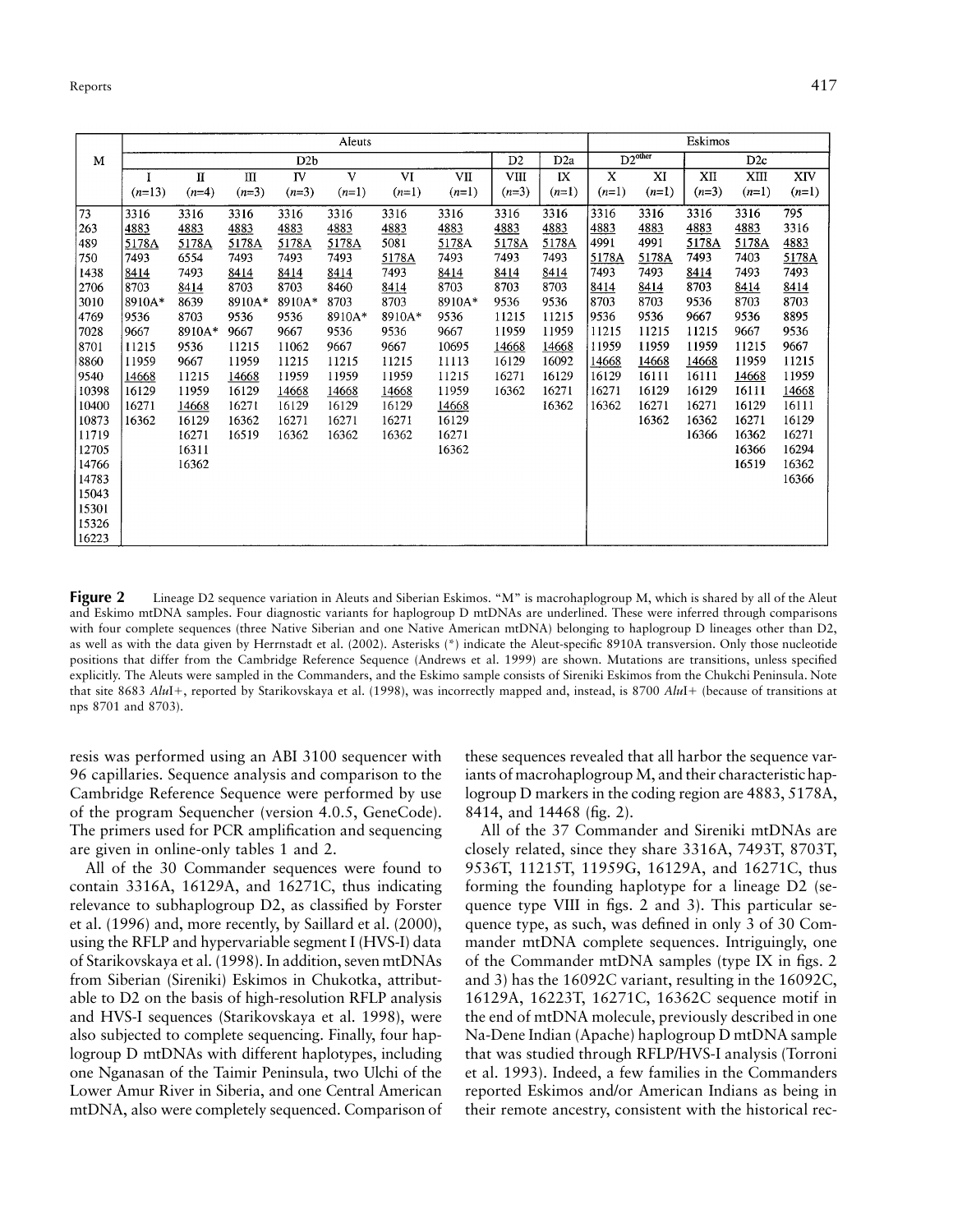

**Figure 3** Schematic phylogenetic representation of the sequence types, numbered from I to XIV. The sizes of the circles (Aleuts) and squares (non-Aleuts) are proportional to the number of individual mtDNA samples. The 8910A mutation is a transversion. The rest of the mutations are transitions. The founding sequence type (VIII) for lineage D2 is shown in the square with a bold outline.

ords noted by Jochelson (1933). We have designated this lineage "D2a." It is most likely that D2a has derived from the Na-Dene tribes of southern Alaska or the adjacent Northwest Coast, since historical records indicate that some Alaskan natives, including Kodiak Eskimo and Tlingit women, were brought to the Commanders by the Russian-American Company in 1840 (Jochelson 1933). The remaining 26 Commander mtDNA samples harbored a unique coding-region mutation, 8910A, which has not been reported elsewhere. Thirteen of these 8910A sequences are identical (type I in fig. 2). Since the Commander Aleut sample is an amalgamation of the eastern and western Aleutian populations sampled, the 8910A mutation must define the founding haplotype for the distinct Aleut D lineage that we designated as Aleutspecific D2b. The remaining Aleut mtDNA samples with the 8910A variant harbored one to three additional transitions: 6554T-8639C-16311C; 16519C; 11062T; 8460G; 5081C; and 10695A-11113C (types II–VII in figs. 2 and 3).

Hence, all of the Siberian Eskimo mtDNAs of haplogroup D2 sequenced in the present study lacked the 8910A mutation. This transversion was also absent in the Eskimo ("Siberian Inuit") mtDNA sequenced by Ingman et al. (2000), and our Siberian Eskimo mtDNA sample (sequence type XIII in fig. 2) is identical to the one they reported. The mtDNA sequences of the Aleutian mtDNA D2b lineage show only occasional polymorphisms in the coding and control regions, whereas the Eskimo haplogroup D2 lineages exhibit extensive variation in the control region. The differentiation between modern Eskimo and Aleut mtDNA pools is further supported by the presence of lineage D3, which is found at low frequencies in the Chukchi and Siberian Eskimos (haplotype SIB40 in Starikovskaya et al. 1998) but not in the Aleuts. Lineage D3, which is distinguished by 239C, 297G, 951A, 10181T, 15440C, and 16319A, has also been observed in the Uralic-speaking Mansi and Nganasans, Tungusic-speaking Evenks and Ulchi, and Turkic-speaking Tuvan (Derbeneva et al. 2002; authors' unpublished data). However, lineage D3 has not been reported in Native Americans and apparently arose in mainland Siberia, reflecting minor and relatively recent migration into the Bering Strait area.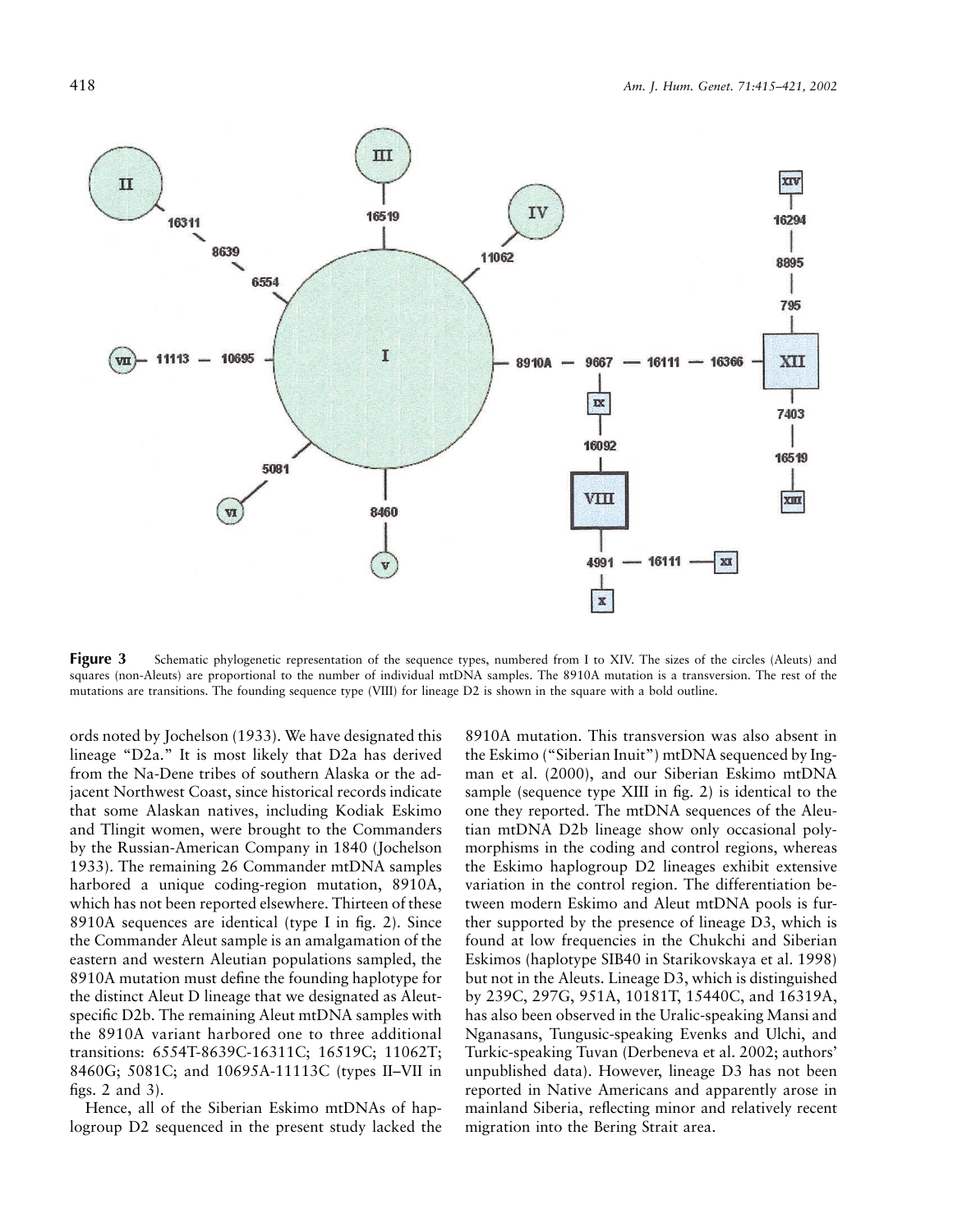A nucleotide variant of the D cluster defined in the Central American mtDNA sample is distinguished by 2092T, 9966A, 11092G, 14459A, 16291T and 16325C. We have called this lineage " $D^{CA}$ " (Central American), since it is distinctly different from the remaining lineage D complete sequences, which also include two D Ulchi mtDNA samples from the Lower Amur (given in the caption to fig. 4). Consequently, the mutations specific to  $D^{CA}$  must have arisen among the earliest inhabitants of Beringia who passed further inland to the New World to become Central and South American Indians. The phylogeny of the haplogroup D cluster also shows that the Na-Dene are genetically closer to the Eskimo-Aleut than are the rest of the American Indians. It demonstrates that the Aleuts were founded by a single lineage of haplogroup D2, which had acquired the novel transversion mutation 8910A. Phylogenetic reconstruction makes it clear that the Aleut 8910A sublineage of D2

was part of a larger radiation of rooted D2 that gave rise to D2a (Na-Dene), D2b (Aleut), and other D2 types restricted to Sireniki Eskimos (figs. 2 and 4). It is apparent that the 4883, 5178A, 8414, and 14468 mutations represent a founding haplotype for all Native American and Native Siberian haplogroup D mtDNAs, the most recent common ancestor of D2, D3, and  $D^{CA}$ , and logic dictates that we term it " $D<sup>F</sup>$ ." Note that two of the seven Sireniki Eskimo sequences (X and XI) differed from the founding D2 lineage by the presence of a transition at nucleotide position (np) 4991 (a private polymorphism). On the other hand, both lack the 9667 mutation, which is ubiquitiously present in the Aleuts that have the 8910A transversion. It is possible that the sequences lacking the 9667 mutation (VIII–XI) originated in different parts of the North Pacific and may represent a separate sublineage of D2 that is ancestral to both the Eskimos and the Na-Dene Indians. Since five



**Figure 4** Intraspecific phylogeny of haplogroup D, rooted with the macrohaplogroup M haplotype as an outgroup, which, in turn, has been inferred from the complete sequences of Siberian haplogroup C, D, Z, and G mtDNAs and an American Indian D mtDNA sample. The complete sequences of three Siberian and one Native (Central) American used for phylogenetic reconstructions are as follows—Ulchi number 1: 73, 195, 263, 489, 750, 1438, 2706, 3010, 4769, 4883, 4907, 5178A, 7028, 8414, 8701, 8860, 9077, 9540, 10398, 10400, 10646, 10873, 11719, 12705, 13812, 14016, 14668, 14766, 14783, 15043, 15301, 15326, 16093, 16223, 16232, 16290, 16362; Ulchi number 2: 73, 263, 489, 750, 961, 1438, 2706, 3010, 3336, 3644, 4769, 4883, 5048, 5178A, 7028, 8269, 8414, 8701, 8860, 9540, 10398, 10400, 10873, 11719, 12705, 13879, 14668, 14766, 14783, 15043, 15236, 15301, 15326, 16223, 16278, 16325, 16362, 16519; Nganasan: 73, 239, 263, 297, 489, 722, 750, 951, 1438, 2706, 3010, 4023, 4769, 4883, 5178A, 6374, 7028, 8020, 8414, 8701, 8860, 9540, 9785, 10181, 10398, 10400, 10873, 11719, 12705, 14034, 14668, 14766, 14783, 15043, 15301, 15326, 15440, 15951, 16223, 16319, 16362; and Native American: 73, 263, 489, 750, 1438, 2092, 2706, 3010, 4769, 4883, 5178A, 7028, 8414, 8701, 8860, 9540, 9966, 10398, 10400, 10873, 11092, 11719, 12705, 13879, 14459, 14668, 14766, 14783, 15043, 15301, 15326, 16223, 16291, 16325, 16362, 16519. Mutation positions, relative to the Cambridge Reference Sequence (Andrews et al. 1999), are transitions unless the base change is specified.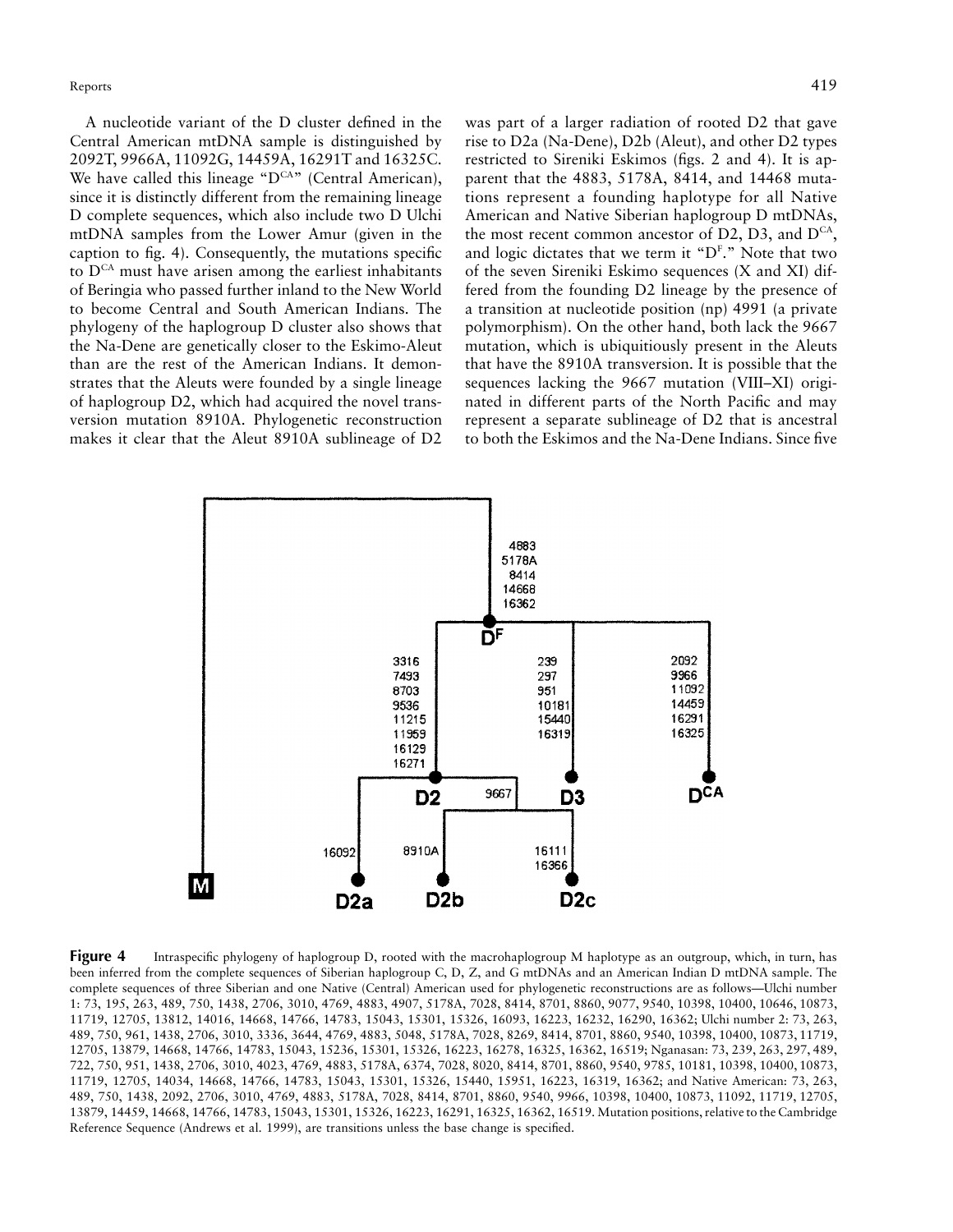of the seven Sireniki Eskimo mtDNA samples (sequences XII–XIV) harbored, in addition to the 9667 mutation, two additional transitions, at nps 16111 and 16366, this implied the presence of a new sublineage, which we termed "D2c" (figs. 2 and 4).

Since the Eskimo mtDNA gene pool is also conspicuous in its variety of haplogroup A2 sublineages (Starikovskaya et al. 1998; Saillard et al. 2000), it is apparent that the mitochondrial genome has shown greater diversity in the Eskimo populations than in those of the Aleuts of the Commanders. Unlike the Aleuts of Saint Paul Island, who harbored haplogroup A mtDNAs (Merriwether et al. 1995), this haplogroup has not been found in the inhabitants of the Commanders. It is apparent that haplogroup A mtDNAs were present in the parental Aleut groups residing on the Aleutians (Hayes and O'Rourke 2001) but then were lost through genetic drift, because of the genocide of the natives at the end of 18th century.

As has been suggested elsewhere (Forster et al. 1996; Starikovskaya et al. 1998) on the basis of haplogroup A analysis, the contemporary populations of the northern Pacific Rim may all have been derived from restricted geographic areas, including Beringia and southern Alaska coast refugia. We have now shown that the distribution of haplogroup A2 lineages observed in the former Beringia (Starikovskaya et al. 1998) is mirrored in the radiation of haplogroup D2. Both the A2 and D2 lineages may represent the remnants of the mtDNA gene pool of initially subdivided coastal populations of early Beringians persisting in a highly restricted geographic area. The geographic specificity and remarkable intrinsic diversity of the D2 lineage support the refugial hypothesis, which assumes the origin of the founding population of Eskimo-Aleut to be in the Beringian/southwestern Alaskan refugia during the early postglacial period, ∼15,000 years ago (Rogers et al. 1991), rather than reaching the shores of Alaska as the result of recent wave of migration from interior Siberia ∼6,000 years ago (Greenberg et al. 1986; Fortescue 1998).

The acquisition of the 8910A transversion by prehistoric Aleuts and the availability of complete sequences make it possible to reestimate the mtDNA mutation rate. Radiocarbon dates indicate that the earliest Aleut settlement (the Anangula site, with an entirely unifacial lithic tradition) existed at 8,750 years before present (West 1996). The mutations radiating from the founder Aleut 8910A haplotype include nine base substitutions in 16,569 bases. The resulting ratio, expressed as a percentage, is 0.054%. Therefore, assuming a simple model of neutral evolution with a uniform molecular clock, we can estimate the mtDNA nucleotide substitution rate to be 3.2% per million years. As a result, the variation that had accumulated within haplogroup D since its putative origin in the Lower Amur region could be quantified with

previously unattainable precision and accuracy, as soon as more complete haplogroup D sequences are available from the native people still residing on both sides of the Bering Strait.

## **Acknowledgments**

We are indebted to Aleut people of the Nikolskoye village on Bering Island, who, through informed consent, allowed us to draw blood and provided us with family histories, and to Drs. Kim I. Borisov and Evdokiya I. Nozhikova and the personnel of Nikolskoye Hospital, for their help and hospitality. Special thanks to Matthew Molnar for his excellent technical assistance. We are also indebted to Dr. Robert S. Hoffmann (Smithsonian Institution, Washington D.C.), for discussions of the biogeographic influence of Beringian and southern Alaskan refugia on the genetic diversity of Native Americans in the early postglacial period and for valuable comments on an earlier draft of this manuscript. This research received support from National Institutes of Health grants TW1175 (to R.I.S.) and NS21328, AG13154, NS41850, and HL64017 (all to D.C.W.).

## **References**

- Andrews RM, Kubacka I, Chinnery PF, Lightowlers RN, Turnbull DM, Howell N (1999) Reanalysis and revision of the Cambridge reference sequence for human mitochondrial DNA. Nat Genet 23:147
- Black LT, Liapunova RG (1988) Islanders of the North Pacific. In: Fitzhugh WW, Crowell A (eds) Crossroads of continents: cultures of Siberia and Alaska. Smithsonian Institution Press, Washington, DC, pp 52–57
- Derbeneva OA, Starikovskaya EB, Wallace DC, Sukernik RI (2002) Traces of early Eurasians in the Mansi of northwest Siberia revealed by mitochondrial DNA analysis. Am J Hum Genet 70:1009–1014
- Dikov N (1994) The Paleolithic of Kamchatka and Chukotka and the problem of the peopling of America. In: Fitzhugh WW, Chausonet V (eds) Anthropology in the Pacific Rim. Smithsonian Institution Press, Washington, DC, pp 87–95
- Forster P, Harding R, Torroni A, Bandelt H-J (1996) Origin and evolution of Native American mtDNA variation: a reappraisal. Am J Hum Genet 59:935–945
- Fortescue M (1998) Language relations across Bering Strait: reappraising the archeological and linguistic evidence. Cassel, New York
- Greenberg JH, Turner CG II, Zegura SL (1986) The settlement of the Americas: a comparison of the linguistic, dental and genetic evidence. Curr Anthropol 27:477–497
- Hayes MG, O'Rourke DH (2001) Genetic signatures of migrations and population replacements during human colonization of the North American Arctic. Am J Hum Genet Suppl 69:179
- Herrnstadt C, Elson JL, Fahy E, Preston G, Turnbull DM, Anderson C, Ghosh SS, Olefsky JM, Beal MF, Davis RE, Howell N (2002) Reduced-median-network analysis of complete mitochondrial DNA coding-region sequences for the